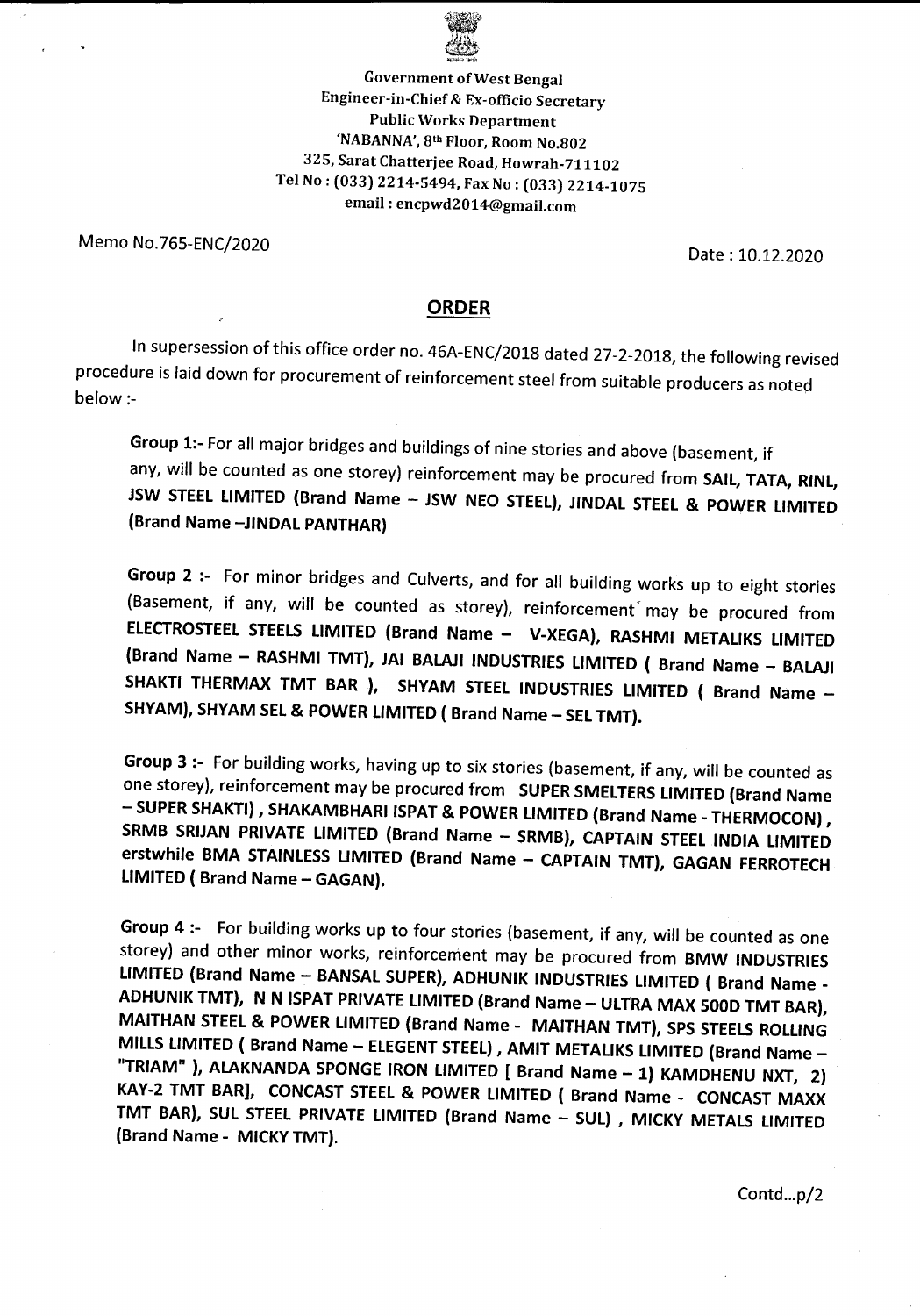2. Reinforcement steel bars of the companies mentioned in Group 1 are also eligible for the works mentioned in all other groups. Similarly, reinforcement steel bars of the companies mentioned in group 2 are also eligible for the works mentioned in group 3 and 4, except for those mentioned in group 1. Reinforcement Steel of the companies mentioned in group 3 are also eligible for the works mentioned in group 4, except for those mentioned in group 1 and group 2.

3. The enlistment of the Manufacturers as mentioned in the paragraph 1 above will not absolve the responsibility of the procuring authority in getting the reinforcement tested at any NABl accredited laboratory or premier institutions like IITs for compliance to all relevant clauses of IS: 1786, IS: 432, IS: 13920, IRC: 112 (latest revisions).

4. All SEs and EEs in charge of the works, are instructed to give information to the Superintending Engineer, Planning & Monitoring Circle, P.W. Dte., regarding details of any reinforcement which has failed to meet the relevant codal provisions after necessary testing.

5. The following terms and conditions must be satisfied for procurement of steel reinforcement:-

- (a) The said steel producers must have valid license to use the standard mark of the Bureau of Indian Standard. The authorized suppliers of steel producer shall have to produce the valid license in favour of the original producer to use the standard mark of the Bureau of Indian Standard.
- (b) Steel reinforcement to be procured from any of the producers should be tested (both physical and chemical test) as per required frequencies and as per relevant code of Bureau of Indian Standard and Indian Road Congress (Specially for Bridge works) by procuring authority from the laboratory/Institution as mentioned above and approved by the procuring authority/ Engineer in Charge of the works. Cost of such testing will be borne by the producers/suppliers/contractors from whom the department is going to procure the steel reinforcement. The test result (both physical and chemical) should conform to IS:1786, IS:432, IS:13920, IRC:112 (latest revisions) whichever is applicable.
- 6. This order is issued in terms of Finance Department's U.O. No. Group T/2020-2021/0431 dt.Ol.10.2020.
- 7. All the field officials of PWD will strictly follow the above mentioned orders.
- 8. The order will take immediate effect and will be in force until further order.

Contd...p/3